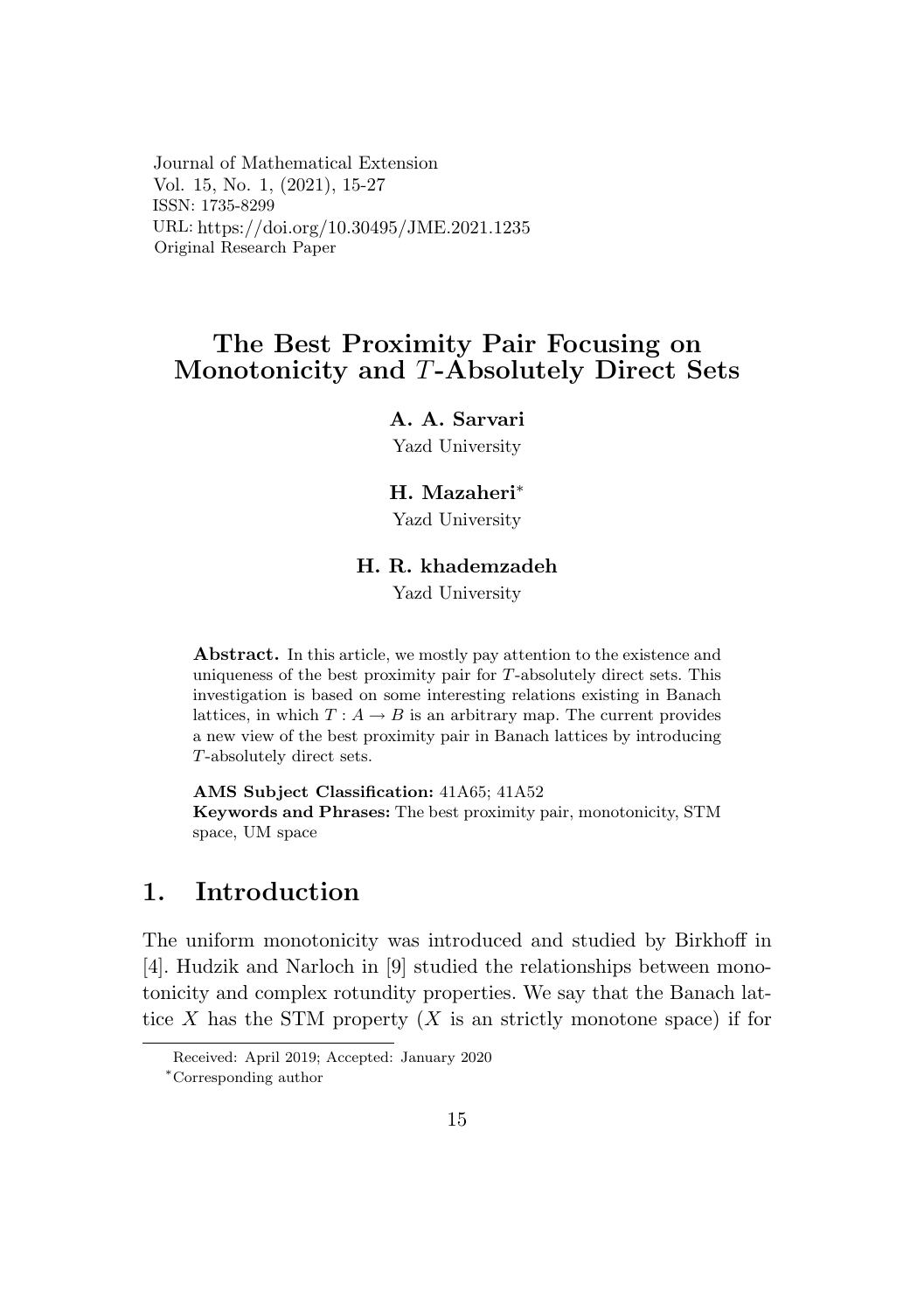any  $u, v \in X$  such that  $u \geq v \geq 0$  and  $||u|| = ||v||$ , it can be concluded that  $u = v$ . Also the Banach lattice X has the UM property (*X* is a uniformly monotone space) if for all  $u_n \geq v_n \geq 0$  such that  $\lim_{n\to\infty}$   $||u_n|| = \lim_{n\to\infty}$   $||v_n||$  implies  $||u_n - v_n|| \to 0$  and the Banach lattice *X* has the ULUM (LLUM) property  $(X$  is a upper (lower) locally uniformly monotone space) if for each  $u, v_n \in X$ ,  $v_n \geq u \geq 0$  $(u \ge v_n \ge 0)$  such that  $v_n \to u$  then  $||v_n - u|| \to 0$ . In 1992 Kurc [13] stated that the relation between the UM and UR (uniformly rotund) property as well as between the STM and R (rotund) property. Further relations can be found in [7]. Kurc in [13] introduced the dominated best approximation problem and in [8] Hudzik and Kurc generalized this problem on LLUM and ULUM spaces. In [5] the authors has discussed more general forms of the best approximation problem in Banach lattices by means of monotonicities. More details about Banach lattices and monotonicity could be found in [1, 11, 14, 15].

Let *A* and *B* be nonempty subsets of a normed space  $(X, \|\cdot\|)$  and *T* :  $A \rightarrow B$  be a map. If  $||x - Tx|| = d(A, B)$  for some  $x \in A$ , in which  $d(A, B) = \inf \{ ||x - y|| : (x, y) \in A \times B \}$  then  $(x, Tx)$  is called the best proximity pair and *x* is called the best proximity point. The set of all the best proximity points is denoted by  $P_T(A, B)$ , i.e.,  $P_T(A, B) = \{x \in$  $A:$   $||x - Tx|| = d(A, B)$ .

The best proximity pair problem in Banach spaces has already been examined by considering some special conditions. In [12] Kirk et al introduced cyclic mapping with a restriction condition and Eldred and Veeramani in [6] introduced cyclic contraction maps and discussed the best proximity problem for cyclic contraction maps on uniformly convex Banach spaces. In [17] this problem is examined for relatively nonexpansive maps. Also proximinal pointwise contraction maps are defined by Anuradha and Veeramani in [3] and they proved the existence of best proximity points on a pair of weakly compact convex subsets of a Banach space. You can refer to [2, 10, 16] for some other maps. In this paper we will connect between monotonicity properties and the best proximity pair problem.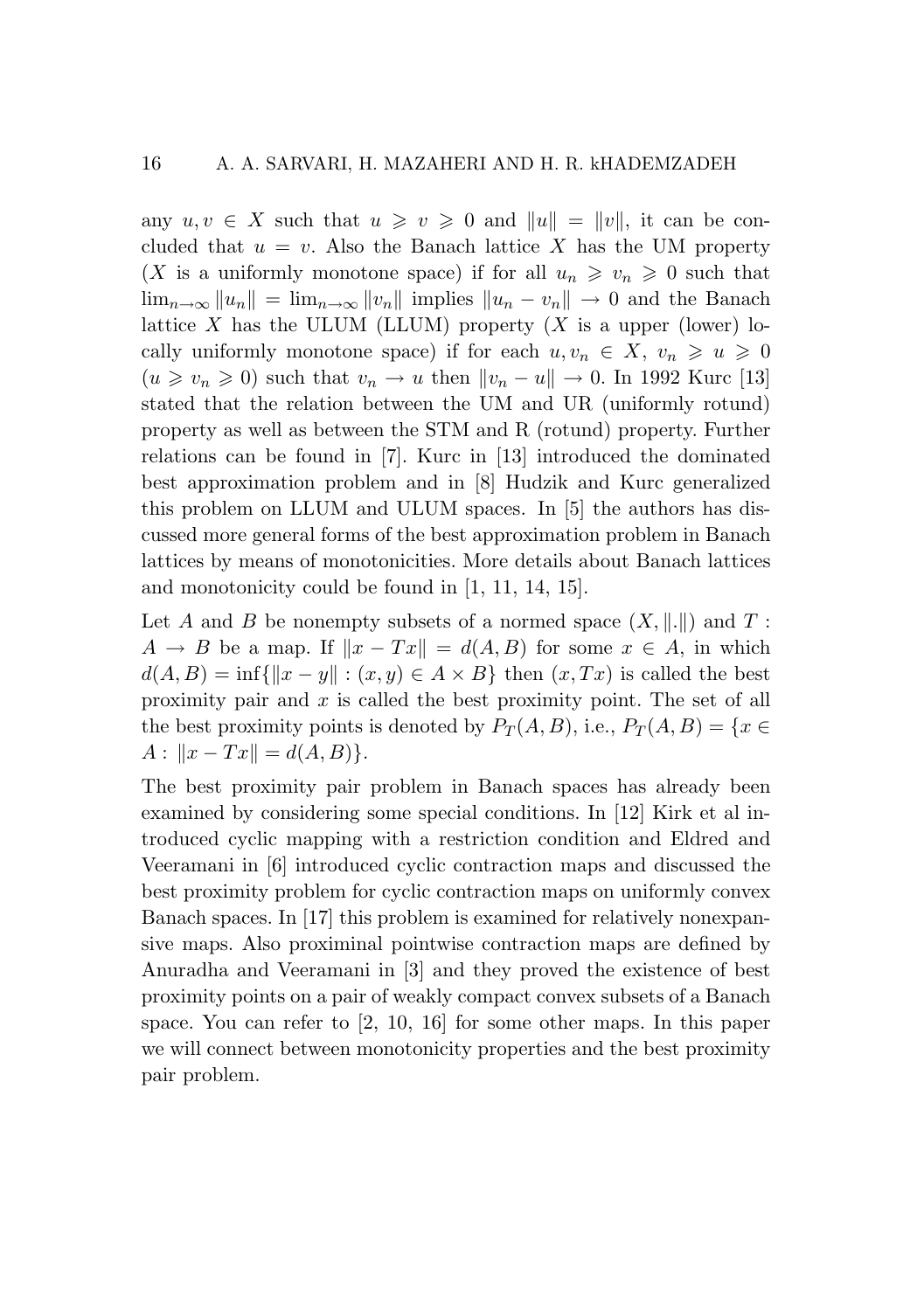# 2. Preliminaries

Let X be a Banach lattice with a lattice norm  $\|\cdot\|$ . The norm  $\|\cdot\|$ has the strictly monotone property if for all  $x, y \in X^+$ , the conditions  $x \geq y, y \neq 0$  and  $||x|| = ||y||$  implies  $x = y$ , in this case we say that X is an STM space or  $X \in \text{STM}$ . Also we say that the norm is uniformly monotone  $(X \in UM)$  if for any  $y_n \ge x_n \ge 0$ ,  $\lim_{n \to \infty} ||x_n|| = \lim_{n \to \infty} ||y_n||$  $\text{implies } ||y_n - x_n|| \to 0.$ 

A Banach lattice *X* is said to be upper (lower) locally uniformly monotone,  $X \in \text{ULUM } (X \in \text{LLUM})$ , if for any  $x, y_n \in X$ ,  $y_n \geq x \geq 0$  $(x \geq y_n \geq 0)$ , and  $||y_n|| \to ||x||$  imply  $||y_n - x|| \to 0$ .

Obviously,

$$
UM \Rightarrow LLUM
$$
  

$$
\Downarrow \qquad \Downarrow
$$
  

$$
ULUM \Rightarrow STM
$$

For Example,  $L_p$ -spaces with  $1 \leqslant p < \infty$  are UM spaces, but the space  $L_{\infty}$  is not even an STM space.

Recall that  $(X, \|\cdot\|)$  has order continuous norm if  $0 \leq x_\alpha \downarrow 0$  implies  $||x_\alpha|| \to 0.$ 

From here on, *A* and *B* are two nonempty subsets of *X* and  $T: A \rightarrow B$ is a map.

**Definition 2.1.** *Let*  $x \in A$ *. A sequence*  $\{x_n\} ⊆ A$  *is said to be a*  $Tx$ *minimizing sequence in A if*  $\lim_{n \to \infty} ||x_n - Tx|| = d(A, B)$  *and*  $\{x_n\} \subseteq A$  *is said to be a T-minimizing sequence in A if*  $\lim_{n\to\infty}$   $||x_n - Tx_n|| = d(A, B)$ .

**Definition 2.2.** *Let*  $x \in A$ *. A subset*  $A ⊆ X$  *is said to be a*  $Tx$ *-absolutely direct set if for any*  $y, z \in A$  *there exists*  $w \in A$  *such that*  $|w - Tx| \leq$ *|y − T x| ∧ |z − T x|.*

**Definition 2.3.** *A subset*  $A ⊆ X$  *is said to be a T-absolutely direct set if* for any  $x, y \in A$  there exists  $z \in A$  such that  $|z-Tx| \leq |x-Tx| \wedge |y-Tx|$  $|z - Ty| \leq |x - Ty| \wedge |y - Ty|.$ 

**Example 2.4.** Suppose that *X* is a Banach lattice,  $x \in X$  and  $A =$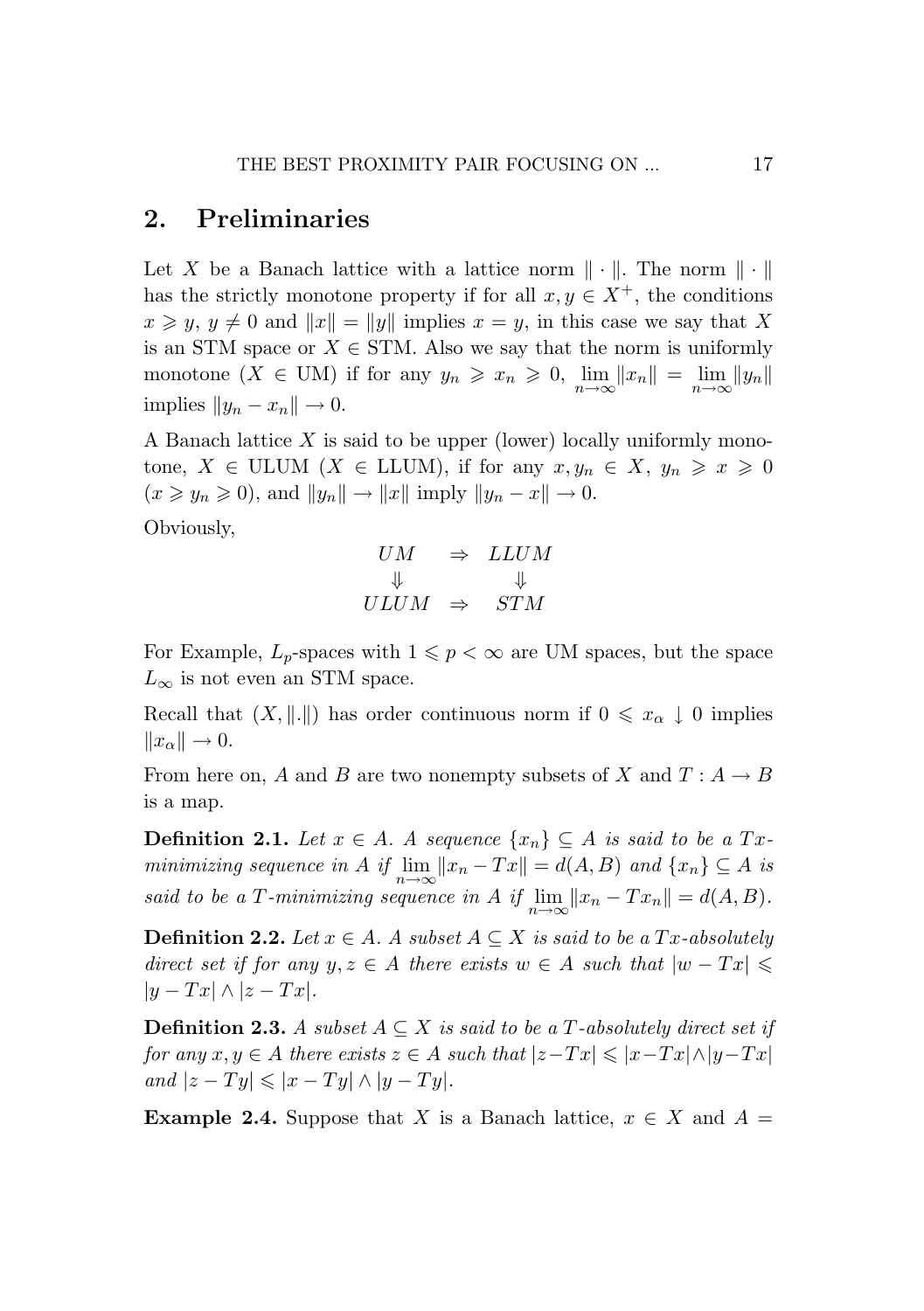$\{\alpha x : \alpha \in \mathbb{R}\}.$  If T is a identity map then A is a Tx-absolutely direct set for any  $x \in A$ , but A is not a T-absolutely direct set.

**Remark 2.5.** If A is a sublattice of a Banach lattice  $X$  (i.e., A is closed with respect to the finite infimum and supremum) and  $A \geq B$  (or  $B \geq A$ ) then  $A$  is a  $T$ -absolutely direct set and also  $A$  is a  $Tx$ -absolutely direct set for any  $x \in A$ . Recall that  $A \ge B$  means  $x \ge y$  for any  $x \in A$  and *y ∈ B. y ∈ B. y ∈ B.*

Definition 2.6. *The best proximity pair problem is said to be* Definition 2.6. *The best proximity pair problem is said to be* Definition 2.6. *The best proximity pair problem is said to be*

- 1. T-solvable if  $P_T(A, B) \neq \emptyset$ ,
- 2. T-uniquely solvable if  $card(P_T(A, B)) = 1$  (or Tx-solvable if  $P_T(A, B)$ ) = *{x}),* = *{x}),* = *{x}),*
- 3. T-stable if for every T-minimizing sequence  $\{x_n\}$  in A, dist $(x_n, P_T(A,$  $B$ ))  $\rightarrow$  0 *as*  $n \rightarrow \infty$ *,*
- 4. T-strongly solvable if it is  $T$ -stable and  $T$ -uniquely solvable.
- 5. Tx-stable if for every Tx-minimizing sequence  $\{x_n\}$  in A,  $dist(x_n, P_T(A,$  $(B)$ )  $\rightarrow$  0 *as*  $n \rightarrow \infty$  *and*
- 6.  $Tx$ -strongly solvable if it is  $Tx$ -stable and  $Tx$ -solvable.

**Example 2.7.** Consider the space  $X = \mathbb{R}^2$  with Euclidean norm and coordinatewise ordering, i.e., if  $x = (x_1, x_2)$  and  $y = (y_1, y_2)$ , then  $x \le y$ if and only if  $x_1 \leq y_1$  and  $x_2 \leq y_2$  hold in  $\mathbb{R}$ . Let  $A = \{(0, y) : y \in \mathbb{R}\},\$  $B=\{(1,y):\,y\in\mathbb{R}\}$  and  $T:A\rightarrow B$  be defined as

$$
T((0, y)) = \begin{cases} (1, 1), & y \in \mathbb{Q} \\ (1, 0), & y \notin \mathbb{Q} \end{cases}.
$$

It is easy to see that  $P_T(A, B) = \{(0, 1)\}, A$  is not a T-absolutely direct set and it is Tx-absolutely direct set for any  $x \in A$ . Moreover the best proximity pair problem is neither T-stable nor Tx-stable for any  $x =$  $(0, y)$  such that  $y \notin \mathbb{Q}$ . Note that if  $y \in \mathbb{Q}$ , then this problem is Txstable. stable. stable.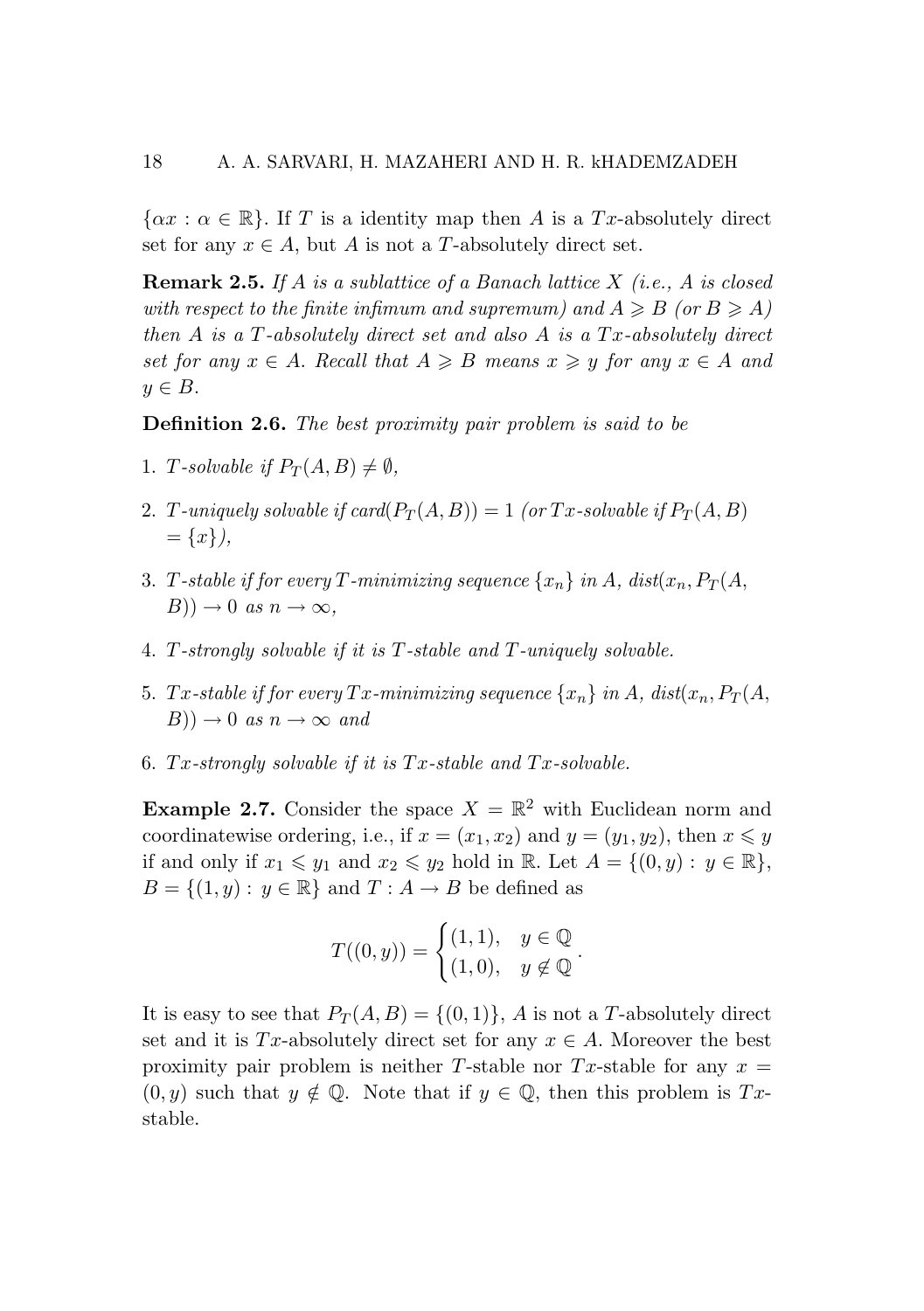## 3. Main Results

In this section we will examine, in two separate parts, monotonicity and proximity pair for *T*-absolutely and *T x*-absolutely direct sets. In these parts we are going to give some relations between the best proximity pair problem and monotonicity properties in Banach lattices.

### 3.1 Monotonicity and the best proximity pair for *T*-absolutely direct sets

In this part we prove some uniqueness and existence theorems about the best proximity pair for *T*-absolutely direct sets and its relation with Monotonicity in Banach lattices.

Theorem 3.1.1. *A Banach lattice X is an STM space if and only if*  $card(P_T(A, B)) \leq 1$ , for any convex subset A of X, which A is a T*absolutely direct set.*

**Proof.** Necessity. Suppose there exist  $x, y \in A$  such that  $||x - Tx|| =$  $||y - Ty|| = d(A, B) = d$ . Since *A* is a *T*-absolutely direct set, there exists  $z \in A$  such that  $|z - Tx| \leq |x - Tx| \wedge |y - Tx|$  and  $|z - Ty| \leq$  $|x - Ty|$  ∧  $|y - Ty|$ . Thus,  $d \leq |z - Tx|$   $\leq |x - Tx| = d$ , and by the STM property of *X*, we obtain  $|z - Tx| = |x - Tx|$ . Moreover since *A* is convex, we have  $\frac{x+z}{2} \in A$ . Therefore,

$$
d = \|x - Tx\| \le \left\|\frac{x + z}{2} - Tx\right\| \le \frac{\|x - Tx\| + \|z - Tx\|}{2} = d.
$$

Thus  $|x - Tx| = \left|\frac{x+z}{2} - Tx\right| = |z - Tx|$  according to which  $X \in STM$ and  $\left|\frac{x+z}{2} - Tx\right| \leq \frac{|x-Tx|+|z-Tx|}{2} = |x-Tx|$ . Notice that any Banach lattice *X* has the following property

$$
|f + g| + |f - g| = 2(|f| \vee |g|), \quad (\forall f, g \in X)
$$
 (1)

which leads to

$$
|x - z| = 2(|x - Tx| \vee |z - Tx|) - |x + z - 2Tx| = 0,
$$

i.e.,  $x = z$ . By the relation  $|z - Ty| \leq |x - Ty| \wedge |y - Ty|$ , similarly we get  $y = z$ , and thus  $x = y$ .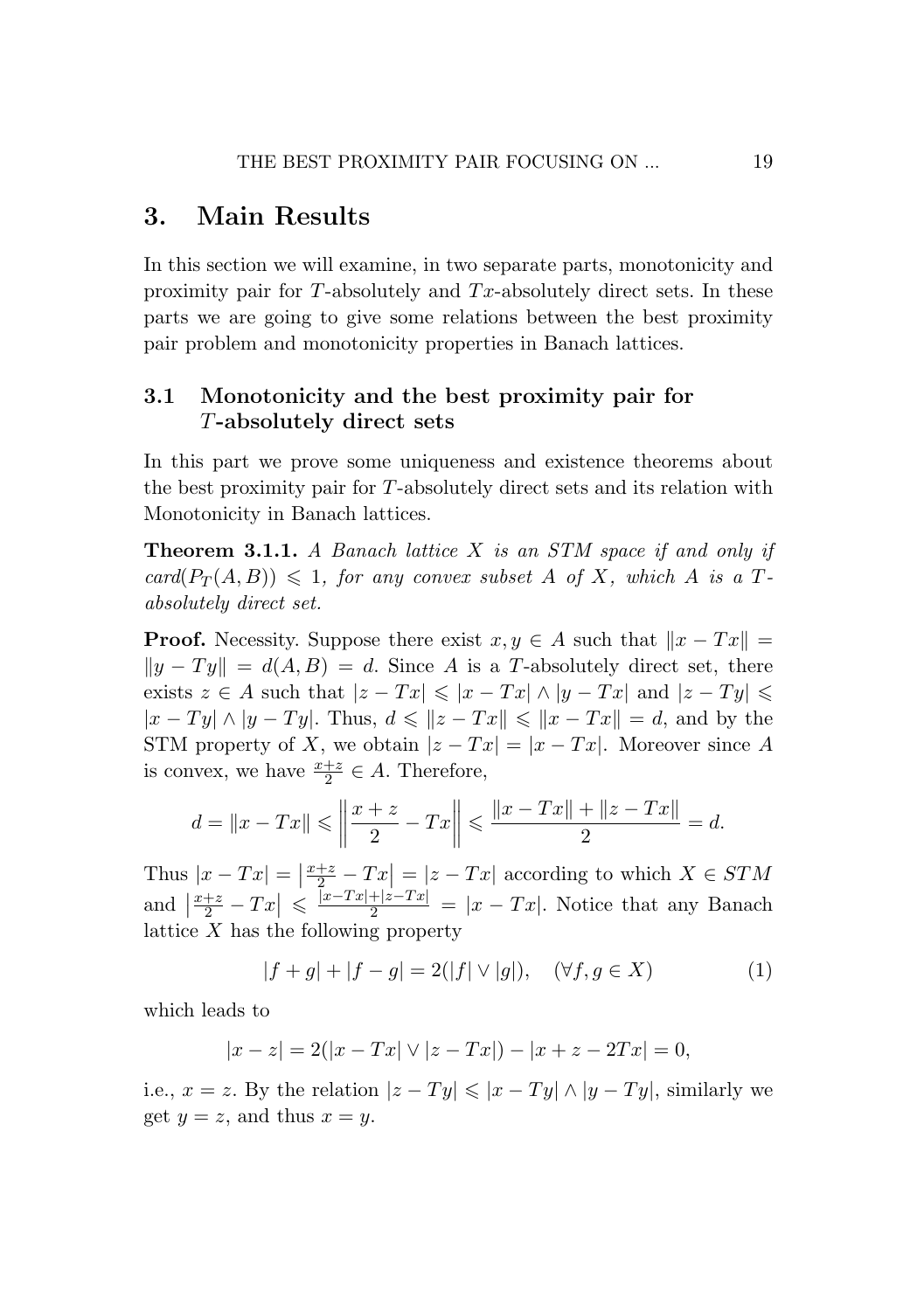Sufficiency. If  $X \notin \text{STM}$  then there exist  $x_1, x_2 \in X$  such that  $x_1 \geq$  $x_2 > 0$  and  $||x_1 + x_2|| = ||x_1||$ . Let  $A = \{\lambda x_2 : \lambda \in [0,1]\}, B = \{-x_1\}$ and  $T: A \to B$  be a constant function. Then A is a convex T-absolutely direct set and for any  $\lambda x_2 \in A$ ,  $|\lambda x_2 - (-x_1)| = |x_1 + \lambda x_2| \ge x_1 =$ |x<sub>1</sub>|. Therefore,  $||x_1|| = ||x_1 + x_2|| \ge ||x_1 + \lambda x_2|| \ge ||x_1||$ , which yields  $||x_1 + \lambda x_2|| = ||x_1|| = d(A, B)$  for all  $\lambda \in [0, 1]$ . Hence  $P_T(A, B) = A$ , which is a contradiction.  $\Box$ 

**Theorem 3.1.2.** Assume a Banach lattice X has the UM property, and  $A \subseteq X$  is a closed convex T-absolutely direct set. Then any T-minimizing<br>sequence in A is convergent. Moreover if T is also a continuous map then<br>card( $P_T(A, B)$ ) = 1. *sequence in A is convergent. Moreover if T is also a continuous map then sequence in A is convergent. Moreover if T is also a continuous map then*  $card(P_T(A, B)) = 1.$ 

**Proof.** Suppose  $\{z_n\} \subseteq A$  is a T-minimizing sequence in A, and so  $\lim_{n\to\infty} ||z_n - Tz_n|| = d(A, B) = d.$  We show that  $\{z_n\}$  is a Cauchy sequence. Otherwise, there are subsequences  $\{z_{n_k}\}\$  and  $\{z_{m_k}\}\$  of  $\{z_n\}$  and  $\varepsilon > 0$  such that  $||z_{n_k} - z_{m_k}|| \geq \varepsilon$  for large k's. Now since A is a closed convex *T*-absolutely direct set, there exists  $x_k \in A$  such that quence. Otherwise, there are subsequences  $\{z_{n_k}\}$  and  $\{z_{m_k}\}$  of  $\{z_n\}$  and  $\varepsilon > 0$  such that  $||z_{n_k} - z_{m_k}|| \ge \varepsilon$  for large k's. Now since A is a closed convex T-absolutely direct set, there exists  $x_k \in A$  such

$$
|x_k - T z_{n_k}| \leqslant |z_{n_k} - T z_{n_k}| \wedge |z_{m_k} - T z_{n_k}|
$$

and and and

$$
|x_k - T z_{m_k}| \leqslant |z_{n_k} - T z_{m_k}| \wedge |z_{m_k} - T z_{m_k}|.
$$

Therefore  $d \leq ||x_k - T z_{n_k}|| \leq ||z_{n_k} - T z_{n_k}|| \to d$ . In view of the fact that A is convex, then  $\frac{z_{n_k}+x_k}{2} \in A$  and

$$
d\leqslant \left\|\frac{z_{n_k}+x_k}{2}-Tz_{n_k}\right\|\leqslant \frac{\|z_{n_k}-Tz_{n_k}\|+\|x_k-Tz_{n_k}\|}{2}\leqslant\|z_{n_k}-Tz_{n_k}\|\rightarrow d.
$$

And since  $X \in \text{UM}$  and

$$
\left|\frac{z_{n_k} + x_k}{2} - T z_{n_k}\right| \leqslant \frac{|z_{n_k} - T z_{n_k}| + |x_k - T z_{n_k}|}{2} \leqslant |z_{n_k} - T z_{n_k}|,
$$

we have we have we have

$$
\left\| |z_{n_k} - T z_{n_k}| - \left| \frac{z_{n_k} + x_k}{2} - T z_{n_k} \right| \right\| \to 0.
$$
 (2)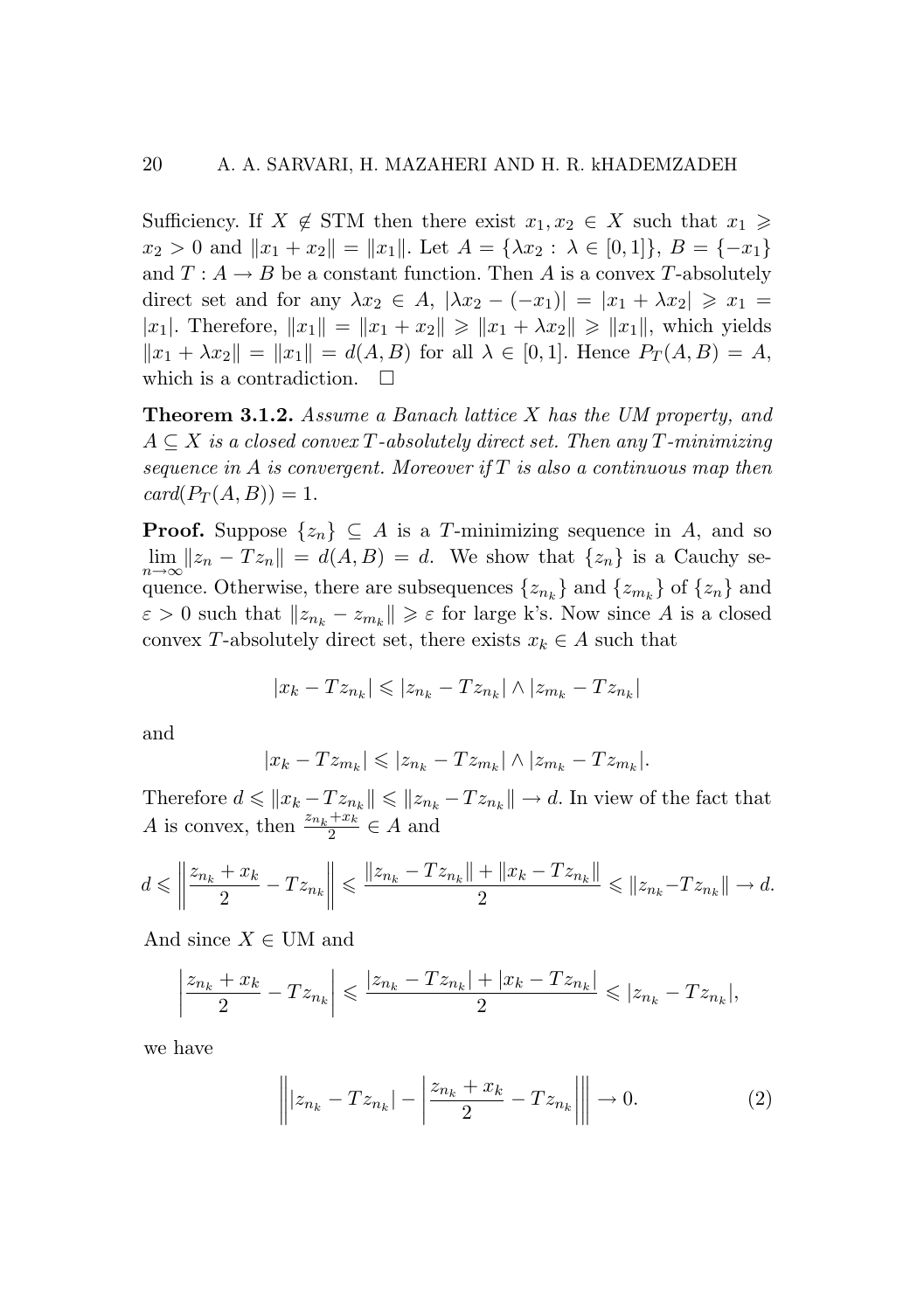Then by (1) and (2), we obtain Then by (1) and (2), we obtain Then by (1) and (2), we obtain

 $||z_{n_k} - x_k|| = ||2(|z_{n_k} - Tz_{n_k}| \vee |x_k - Tz_{n_k}|) - |z_{n_k} + x_k - 2Tz_{n_k}|| \rightarrow 0.$ Likewise, we get  $||z_{m_k} - x_k|| \to 0$ . Hence  $||z_{n_k} - z_{m_k}|| \to 0$ , which is a contradiction. contradiction. contradiction.

Finally let  $z_n \to z \in A$  and T is a continuous map. Then  $Tz_n \to Tz$ and as a result  $||z - Tz|| = d(A, B)$ . On the other hand X has the STM property, so by Theorem 3.1.1,  $\text{card}(P_T(A,B)) \leq 1$ , therefore  $card(P_T(A, B)) = 1. \quad \Box$ 

**Example 3.1.3.** Let  $X = \mathbb{R}^2$  be a Banach lattice with Euclidean norm and coordinatewise ordering. Put  $A = \{(x, y) : x + y = 1, 0 \le x \le 1\}$ and  $B = \{(x, y) : x + y = 2\}$ . We define the continuous map  $T : A \to B$ B by  $T(x,y) = (x + 1/2, y + 1/2)$ . X is a UM space and A a closed convex subset of X, but  $P_T(A, B) = A$ . We can see the condition Tabsolutely in Theorem 3.1.2 is necessary. Note that all sequences in  $A$ are *T*-minimizing. are *T*-minimizing. are *T*-minimizing.

**Theorem 3.1.4** Let  $X \in UM$  and  $P_T(A, B) \neq \emptyset$ . If A is a convex  $T$  $absolutely\ direct\ set\ Then\ the\ best\ proximity\ pair\ problem\ is\ T\ strongly$ *solvable. solvable. solvable.*

**Proof.** Since  $X \in \text{UM implies } X \in \text{STM}$ , by Theorem 3.1.1,  $\text{card}(P_T(A, B))$  $\leqslant$  1 for any convex subset A of X and any mapping T : A  $\rightarrow$  B where A is a T-absolutely direct set. Let  $\{x_n\}$  be a T-minimizing sequence in A and  $x_0 \in P_T(A, B)$ . Since A is a T-absolutely direct set, there exist  $y_n \in A$  such that  $|y_n - Tx_0| \leq |x_0 - Tx_0| \wedge |x_n - Tx_0|$  and  $|y_n - Tx_n| \leq |x_0 - Tx_n| \wedge |x_n - Tx_n|$ .

By a similar manner as in the proof of Theorem 3.1.1 we can prove that By a similar manner as in the proof of Theorem 3.1.1 we can prove that By a similar manner as in the proof of Theorem 3.1.1 we can prove that  $y_n = x_0$  for any  $n \in \mathbb{N}$ . Therefore  $|x_0 - Tx_n| \leq |x_n - Tx_n|$  and it follows  ${\rm that}$   $||x_0 - Tx_n|| \to d.$ 

Now since A is convex then  $\frac{x_n+x_0}{2} \in A$ , and therefore  $d \leq \left\|\frac{x_n+x_0}{2}\right\|$  $Tx_n \le \frac{|x_n - Tx_n| + |x_0 - Tx_n|}{2} \le |x_n - Tx_n| \to d \text{ as } n \to \infty.$  By  $X \in \text{UM}$ and  $\left|\frac{x_n+x_0}{2}-Tx_n\right| \leq |x_n-Tx_n|$ , we have

$$
\| |x_n - Tx_n| - |\frac{x_n + x_0}{2} - Tx_n| \| \to 0 \text{ as } n \to \infty.
$$
 (3)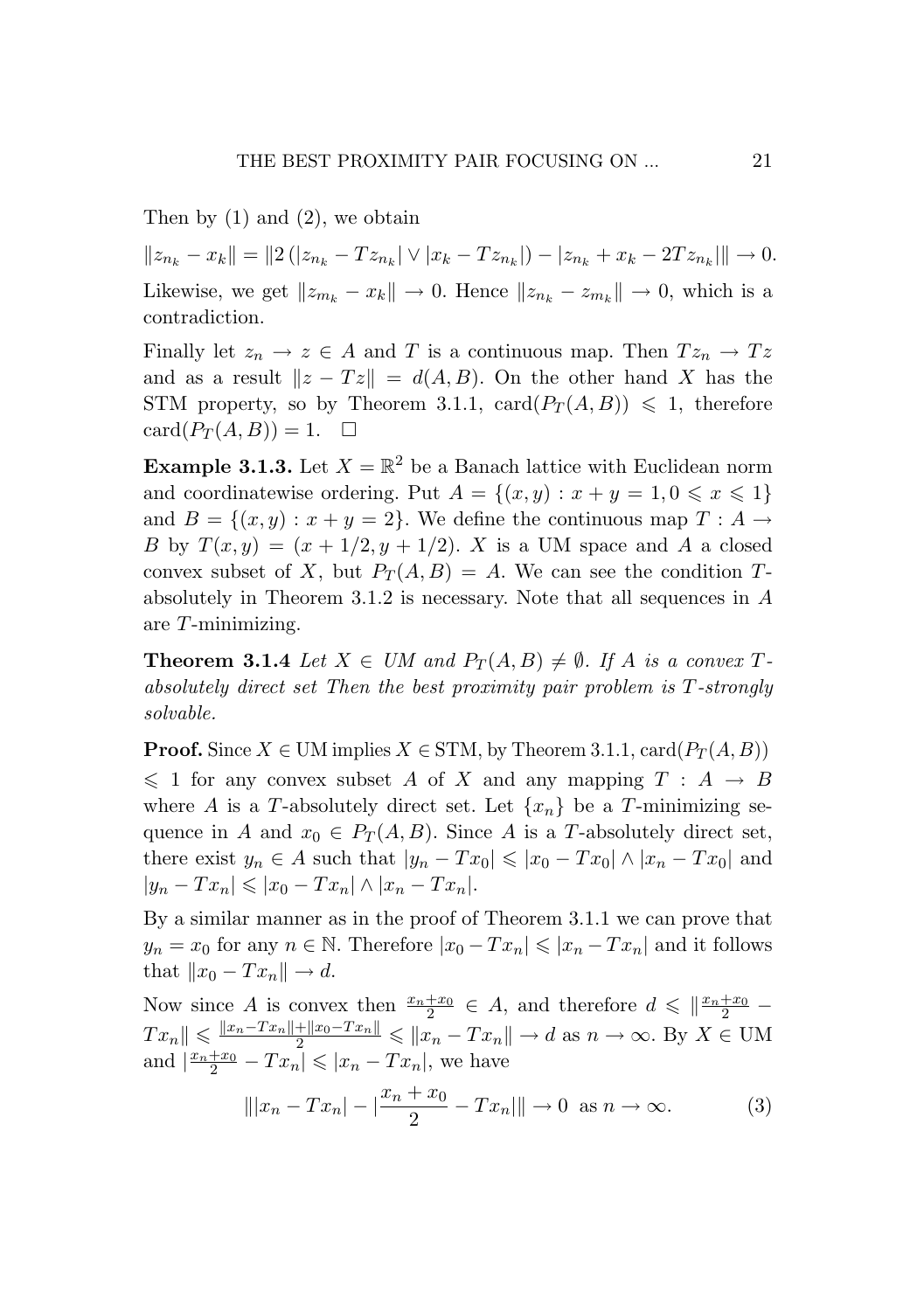Hence, by  $(1)$  and  $(3)$  we obtain

$$
||x_n - x_0|| = ||2(|x_n - Tx_n|) \vee |x_0 - Tx_n|) - |x_n + x_0 - 2Tx_n|| \to 0.
$$

i.e., dist $(x_n, P_T(A, B)) \to 0$  as  $n \to \infty$ , and so the best proximity pair problem is *T*-strongly solvable.  $\square$ 

**Example 3.1.5.** Assume that  $M_2(\mathbb{R})$  be the vector space of  $2 \times 2$  real matrices with the order relation  $\leq$ , defined by  $A \leq B$  only if  $a_{ij} \leq b_{ij}$ for  $i, j \in \{1, 2\}$ . We define a norm on  $M_2(\mathbb{R})$  with  $||A|| = \sum_{i=1}^{2}$  $\sum_{i,j=1}^{\infty} |a_{ij}|$ . Then  $(M_2(\mathbb{R}), \|\cdot\|)$  is a Banach lattice with the STM property. Let  $\mathcal{A} = \{$  $\begin{bmatrix} 0 & a \\ b & c \end{bmatrix}$ :  $a, b, c \ge \delta > 1$ } and  $\mathcal{B} = \{$  $\begin{bmatrix} 0 & a \\ b & c \end{bmatrix} : a, b, c \leq 1$ 

We defined  $T : \mathcal{A} \to \mathcal{B}$  by  $T(\mathcal{A})$  $\begin{bmatrix} 0 & a \\ b & c \end{bmatrix}$  $= \begin{bmatrix} 0 & -\frac{a}{\delta} + 2 \\ -\frac{b}{\delta} + 2 & -\frac{c}{\delta} + 2 \end{bmatrix}$  $\begin{bmatrix} 0 & -\frac{a}{\delta} + 2 \\ -\frac{b}{\delta} + 2 & -\frac{c}{\delta} + 2 \end{bmatrix}$ . It is clear

that *A* is a convex *T*-absolutely direct set and  $P_T(A, \mathcal{B}) = \{$  $\begin{bmatrix} 0 & \delta \\ \delta & \delta \end{bmatrix}$ }, because card $(P_T(\mathcal{A}, \mathcal{B})) \leq 1$  by the STM property of  $M_2(\mathbb{R})$  and

$$
\|\begin{bmatrix} 0 & \delta \\ \delta & \delta \end{bmatrix} - \begin{bmatrix} 0 & 1 \\ 1 & 1 \end{bmatrix}\| = 3(\delta - 1) = d(\mathcal{A}, \mathcal{B}).
$$

### 3.2 Monotonicity and the best proximity pair for *T x*-absolutely direct sets

In this part we study the relationship between the best proximity pair for *T x*-absolutely direct sets, and we investigate solvability of the best proximity pair for *T x*-absolutely direct sets, in terms of, Monotonicity in Banach lattices.

Theorem 3.2.1. *Assume that X is a Banach lattice with the UM property and A is a closed convex*  $Tx$ *-absolutely direct set for some*  $x \in$ *A. Then all the T x-minimizing sequences in A, are convergent to a unique point in A.*

**Proof.** Suppose  $\{x_n\}$  is a *Tx*-minimizing sequence in *A*, i.e.,  $\lim_{n\to\infty} ||x_n -$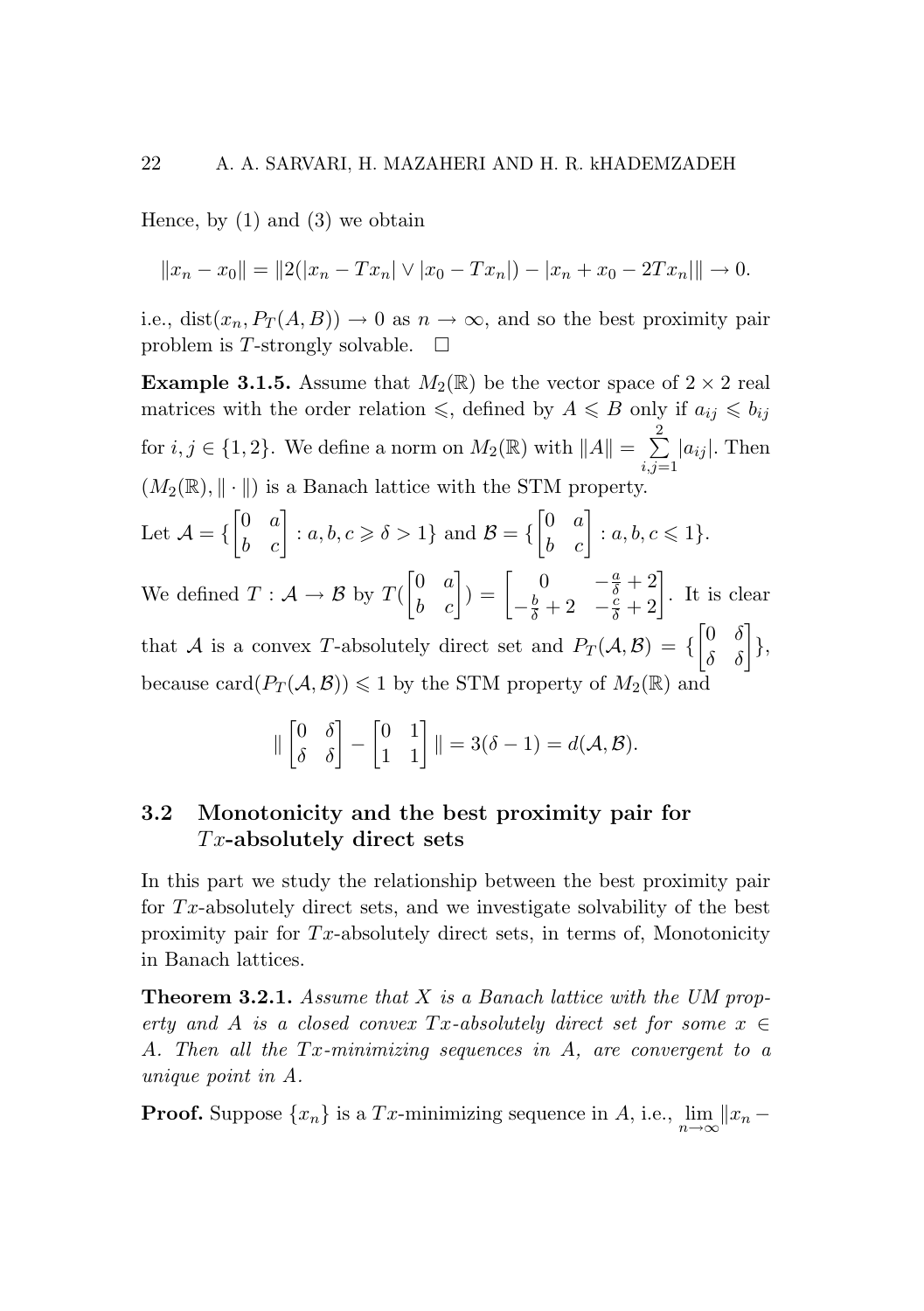$T x \parallel d(A, B) = d$ . Set  $z_1 = x_1$ . For  $z_1$  and  $x_2$ , choose  $z_2 \in A$  such that

$$
|z_2-Tx| \leqslant |z_1-Tx| \wedge |x_2-Tx|.
$$

For  $z_n$  and  $x_{n+1}$ , choose  $z_{n+1} \in A$  such that

$$
|z_{n+1}-Tx| \leqslant |z_n-Tx| \wedge |x_{n+1}-Tx|.
$$

Then  $|z_n - Tx|$  is monotonically decreasing and  $d \leq ||z_n - Tx|| \leq ||x_n - x||$  $Tx \rightharpoonup d$ , i.e.,

$$
||z_n - Tx|| \to d,\tag{4}
$$

so  $\{z_n\}$  is also a minimizing sequence in *A*. By Zorn's lemma, there exists  $z_0$  ∈  $X^+$  such that  $z_0 = \inf_n |z_n - Tx|$ . Since  $X \in \text{UM}, X$  has order continous norm by Theorem 3.1.1 in [5]. Therefore,  $||z_n - Tx| - z_0 || \rightarrow 0$ , as  $n \to \infty$ , i.e.,  $\{|z_n - Tx|\}$  is a Cauchy sequence and  $||z_0|| = d$ . We will prove that  $\{z_n\}$  is also a Cauchy sequence.

Since *A* is convex, for any  $m, n \in \mathbb{N}$  and  $n > m$ , we have  $\frac{z_n + z_m}{2} \in A$ . Therefore,  $d \leq \left\|\frac{z_n + z_m}{2} - Tx\right\| \leq \frac{\|z_n - Tx\| + \|z_m - Tx\|}{2} \to d$ , i.e.,

$$
\|\frac{z_n + z_m}{2} - Tx\| \to d \text{ as } m, n \to \infty.
$$
 (5)

Moreover,

$$
\left|\frac{z_n+z_m}{2}-Tx\right|\leqslant \frac{|z_n-Tx|+|z_m-Tx|}{2}\leqslant |z_m-Tx|,
$$

so (4), (5) and the UM property of *X* imply that

$$
\| |z_m - Tx| - |\frac{z_n + z_m}{2} - Tx| \| \to 0 \text{ as } m, n \to \infty.
$$
 (6)

Hence, by  $(1)$  and  $(6)$ , we get

$$
||z_n - z_m|| = ||2(z_n - Tx| \vee |z_m - Tx|) - |z_n + z_m - 2Tx||
$$
  
= ||2|z\_m - Tx| - |z\_n + z\_m - 2Tx|| \to 0 \text{ as } m, n \to \infty

whence it follows that  $\{z_n\}$  is a  $Tx$ -minimizing Cauchy sequence in *A*. As *A* is closed, there exists  $z \in A$  such that  $z_n \to z$ . Therefore  $||z - Tx|| =$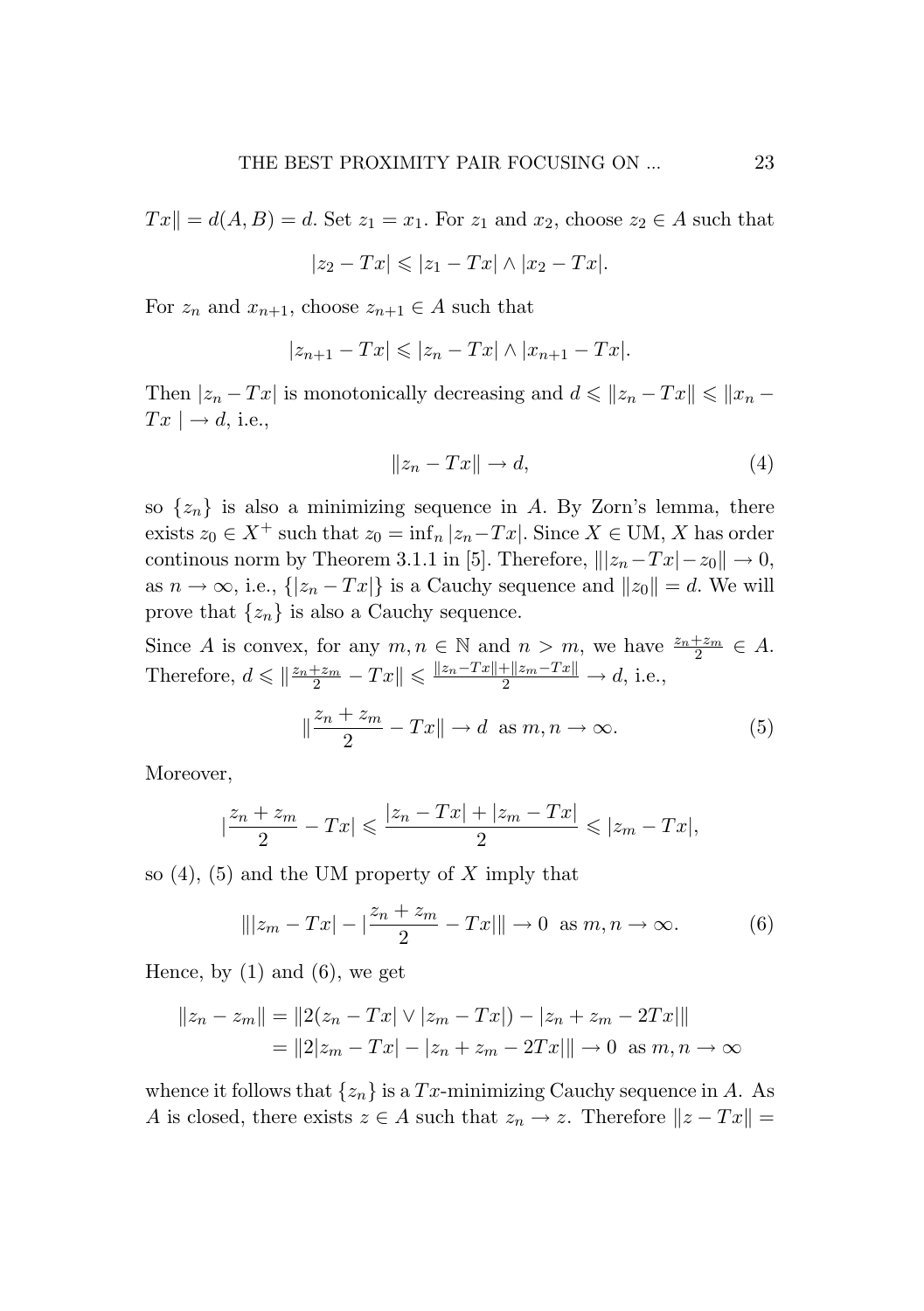$d(A, B)$ . Since  $|z_n - Tx| \leq |x_n - Tx|$ , by the same argument as before, we can show  $||x_n - z_n|| \to 0$ . Hence  $x_n \to z$ .

Now, if  $\{y_n\}$  is another *Tx*-minimizing sequence then  $y_n \to w$ , for some  $w \in A$ , and  $\|w - Tx\| = d(A, B)$ . We prove that  $z = w$ .

Since *A* is a *Tx*-absolutely direct set, there exists  $y \in A$  such that *|y* − *Tx*|  $\le$   $|z - Tx|$   $\wedge$   $|w - Tx|$ . Thus,  $d \le$   $||y - Tx|| \le$   $||z - Tx|| = d$ , i.e.,  $||y - Tx|| = ||z - Tx||$ . UM property implies STM property, and so,  $|y - x||$  $Tx = |z - Tx|$ . Similar argument shows that  $|y - Tx| = |w - Tx|$ . Thus  $|z - Tx| = |w - Tx|$ , and since *A* is convex, we have  $\frac{z+w}{2} \in A$ . Therefore,  $d = \|z - Tx\| \le \frac{\|z + w\|}{2} - Tx\| \le \frac{\|z - Tx\| + \|w - Tx\|}{2} = d.$  Moreover, since  $|\frac{z+w}{2} - Tx| \leq \frac{|z-Tx| + |w-Tx|}{2} = |z - Tx| = |w - Tx|$  and  $X \in \text{STM}$ , we get  $|z - Tx| = |\frac{z+w}{2} - Tx| = |w - Tx|$ . By (1) we obtain

$$
|z-w| = 2(|z-Tx| \vee |w-Tx|) - |z+w-2Tx| = 2|z-Tx| - 2|z-Tx| = 0.
$$

So, 
$$
z = w
$$
.  $\Box$ 

**Theorem 3.2.2.** Let  $X \in ULUM$  and  $z_0 \in P_T(A, B)$ . If A is a convex  $Tz_0$ -absolutely direct set then the best proximity pair problem is  $Tz_0$ *stable.*

**Proof.** Since *A* is a  $Tz_0$ -absolutely direct set, then for any  $x \in A$ , there exists  $y \in A$  such that  $|y - T z_0| \leq |x - T z_0| \wedge |z_0 - T z_0|$ . By a similar argument as in the proof of Theorem 3.2.2 we can prove that *y* = *z*<sub>0</sub>. Therefore  $|z_0 - Tz_0| \le |x - Tz_0|$  for any  $x \in A$ . i.e.,  $|z_0 - Tz_0|$ is the infimum of  $|A - Tz_0|$  in the given order. Suppose  $\{z_n\}$  is a  $Tz_0$ minimizing sequence in *A*, i.e.,  $\lim_{n\to\infty} ||z_n - Tz_0|| = d(A, B) = d$ . Since  $|z_0 - Tz_0|$  ≤  $|z_n - Tz_0|$  and  $||z_n - Tz_0||$  →  $||z_0 - Tz_0|| = d$ , by the ULUM property of *X*, we have

$$
\| |z_n - Tz_0| - |z_0 - Tz_0| \| \to 0 \text{ as } n \to \infty.
$$
 (7)

Moreover since *A* is convex  $\frac{z_n+z_0}{2} \in A$ , and so  $|z_0-Tz_0| \leqslant \frac{|z_n+z_0}{2}-Tz_0|$ . On the other hand, we have

$$
d = \|z_0 - Tz_0\| \le \|\frac{z_n + z_0}{2} - Tz_0\| \le \frac{\|z_n - Tz_0\| + \|z_0 - Tz_0\|}{2} \to d
$$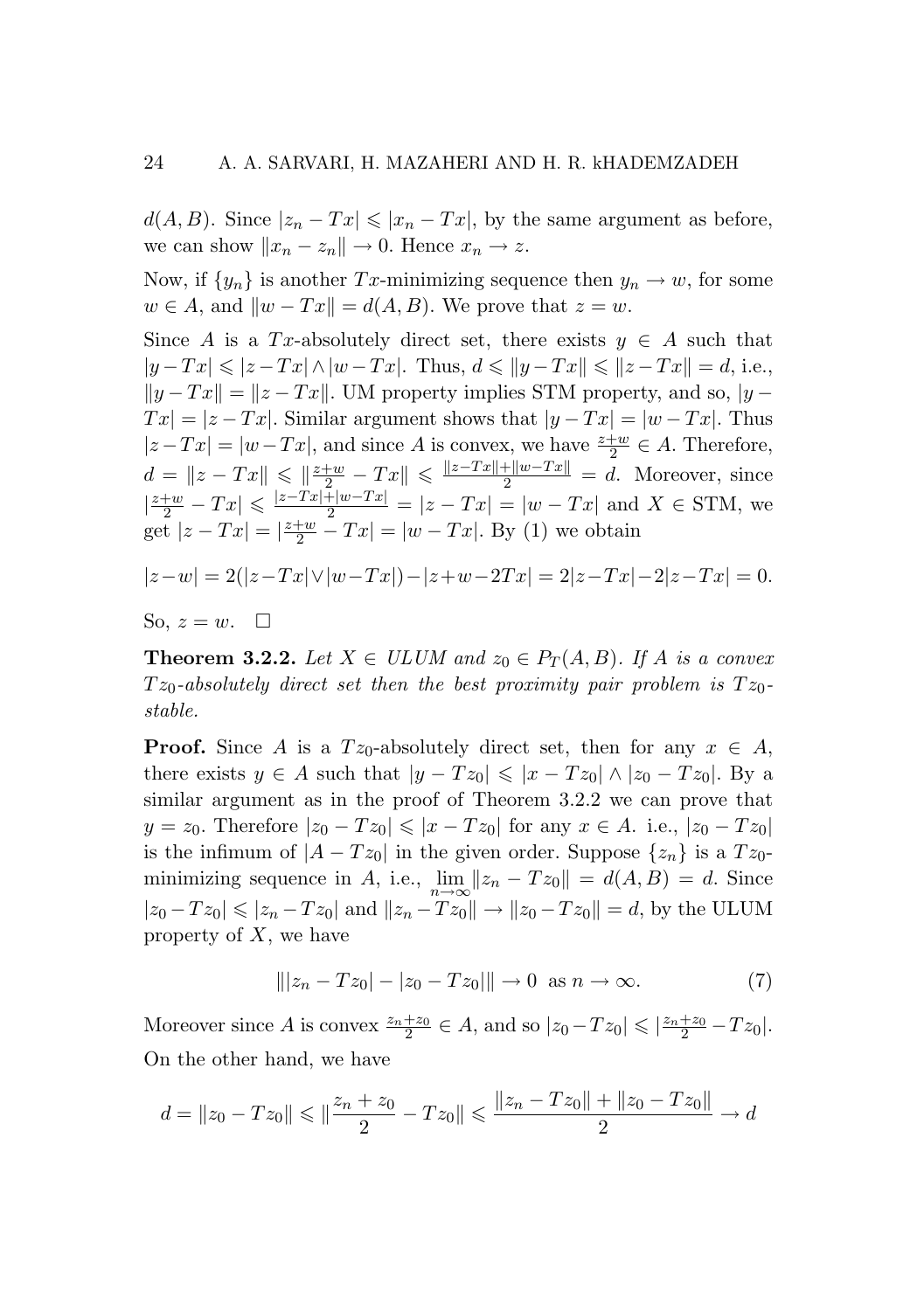and  $X \in \text{ULUM}$ . Therefore

$$
\|\left|\frac{z_n + z_0}{2} - Tz_0\right| - |z_0 - Tz_0|\|\to 0.
$$
 (8)

By  $(1)$ ,  $(7)$  and  $(8)$  we obtain

$$
||z_n - z_0|| = ||2(|z_n - Tz_0|) \vee |z_0 - Tz_0|) - |z_n + z_0 - 2Tz_0||
$$
  
\n
$$
= ||2(|z_n - Tz_0| \vee |z_0 - Tz_0| - |z_0 - Tz_0|)
$$
  
\n
$$
+ (2|z_0 - Tz_0| - |z_n + z_0 - 2Tz_0|) ||
$$
  
\n
$$
\leq 2||z_n - Tz_0| - |z_0 - Tz_0|| + ||2|z_0 - Tz_0| - |z_n + z_0 - 2Tz_0||
$$
  
\n
$$
\to 0 \text{ as } n \to \infty,
$$

i.e., dist $(z_n, P_T(A, B)) \to 0$  as  $n \to \infty$ .

Therefore the best proximity pair problem is  $Tz_0$ -stable.  $\Box$ 

**Corollary 3.2.3.** Let  $X \in ULUM$  and  $z_0 \in P_T(A, B)$ . If A is a con*vex T*-absolutely direct set then the best proximity pair problem is  $Tz_0$ *strongly solvable. strongly solvable.*

**Proof.** By Theorem 3.2.1, card  $(P_T(A, B)) = 1$ . Since *A* is a *T*absolutely direct set, then for any  $x \in A$ , there exists  $y \in A$  such that  $|y - Tz_0| \le |x - Tz_0| \wedge |z_0 - Tz_0|$  and with the same manner as in Theorem 3.2.2, the best proximity pair problem is  $Tz_0$ -stable. Therefore it is  $Tz_0$ -strongly solvable.  $\Box$ 

### Acknowledgements Acknowledgements

I would like to thank you Prof. F. M. Maalek Ghaini for his comments I would like to thank you Prof. F. M. Maalek Ghaini for his comments and correction, as well as Dr. khorshidi for computer geometry and dynamical systems laboratory and the referees for their suggestions. namical systems laboratory and the referees for their suggestions.

# References References

- [1] C. D. Aliprantis and O. Burkinshaw, *Positive operators*, Springer, Dor-[1] C. D. Aliprantis and O. Burkinshaw, *Positive operators*, Springer, Dordrecht(2006) . drecht(2006) .
- [2] A. Almeida, E. Karapnar, and K. Sadarangani, A note on best proximity [2] A. Almeida, E. Karapnar, and K. Sadarangani, A note on best proximity point theorems under weak *P*-property, *Abstr. Appl. Anal.*, 2014, 4 pp.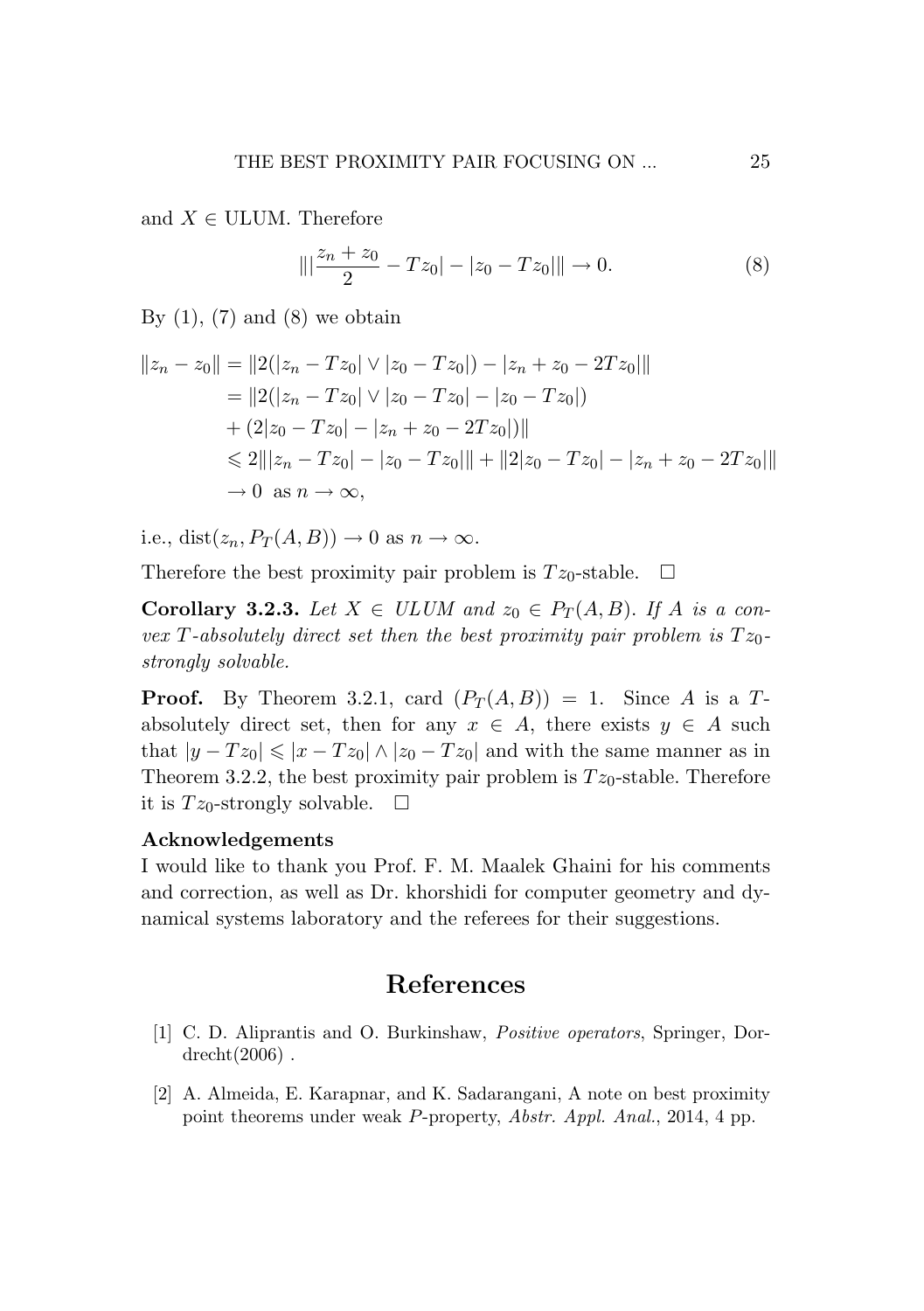- [3] J. Anuradha and P. Veeramani, Proximal pointwise contraction, *Topology Appl.*, 156 (18) (2009), 2942-2948.
- [4] G. Birkhoff, *Lattice theory*, American Mathematical Society, Providence, R. I., (1979).
- [5] S. T. Chen, X. He, and H. Hudzik, Monotonicity and best approximation in Banach lattices, *Acta Math. Sin. (Engl. Ser.)*, 25 (5) (2009), 785-794.
- [6] A. A. Eldred and P. Veeramani, Existence and convergence of best proximity points, *J. Math. Anal. Appl.*, 323 (2) (2006), 1001-1006.
- [7] H. Hudzik, A. Kaminska, and M. Mastylo, Monotonicity and rotundity properties in Banach lattices, *Rocky Mountain J. Math.*, 30 (3) (2000), 933-950.
- [8] H. Hudzik and W. Kurc, Monotonicity properties of Musielak-Orlicz spaces and dominated best approximation in Banach lattices, *J. Approx. Theory*, 95 (3) (1998), 353-368.
- [9] H. Hudzik and A. Narloch, Relationships between monotonicity and complex rotundity properties with some consequences, *Math. Scand*, 96 (2) (2005), 289-306.
- [10] E. Karapnar, Fixed point theory for cyclic weak *φ*-contraction, *Appl. Math. Lett.*, 24 (6) (2011), 822-825.
- [11] H. R. Khademzadeh and H. Mazaheri, Monotonicity and the dominated farthest points problem in Banach lattice, *Abstr. Appl. Anal.*, 2014, 7 pages.
- [12] W. A. Kirk, P. S. Srinivasan, and P. Veeramani, Fixed points for mappings satisfying cyclical contractive conditions, *Fixed Point Theory*, 4 (1) (2003), 79-89.
- [13] W. Kurc. Strictly and uniformly monotone Musielak-Orlicz spaces and applications to best approximation. *J. Approx. Theory*, 69 (2) (1992), 173–187.
- [14] W. A. J. Luxemburg and A. C. Zaanen, *Riesz spaces. I.* North-Holland Publishing Co., Amsterdam-London; American Elsevier Publishing Co., New York, 1971.
- [15] P. Meyer-Nieberg, *Banach lattices.* Springer-Verlag, Berlin, 1991.